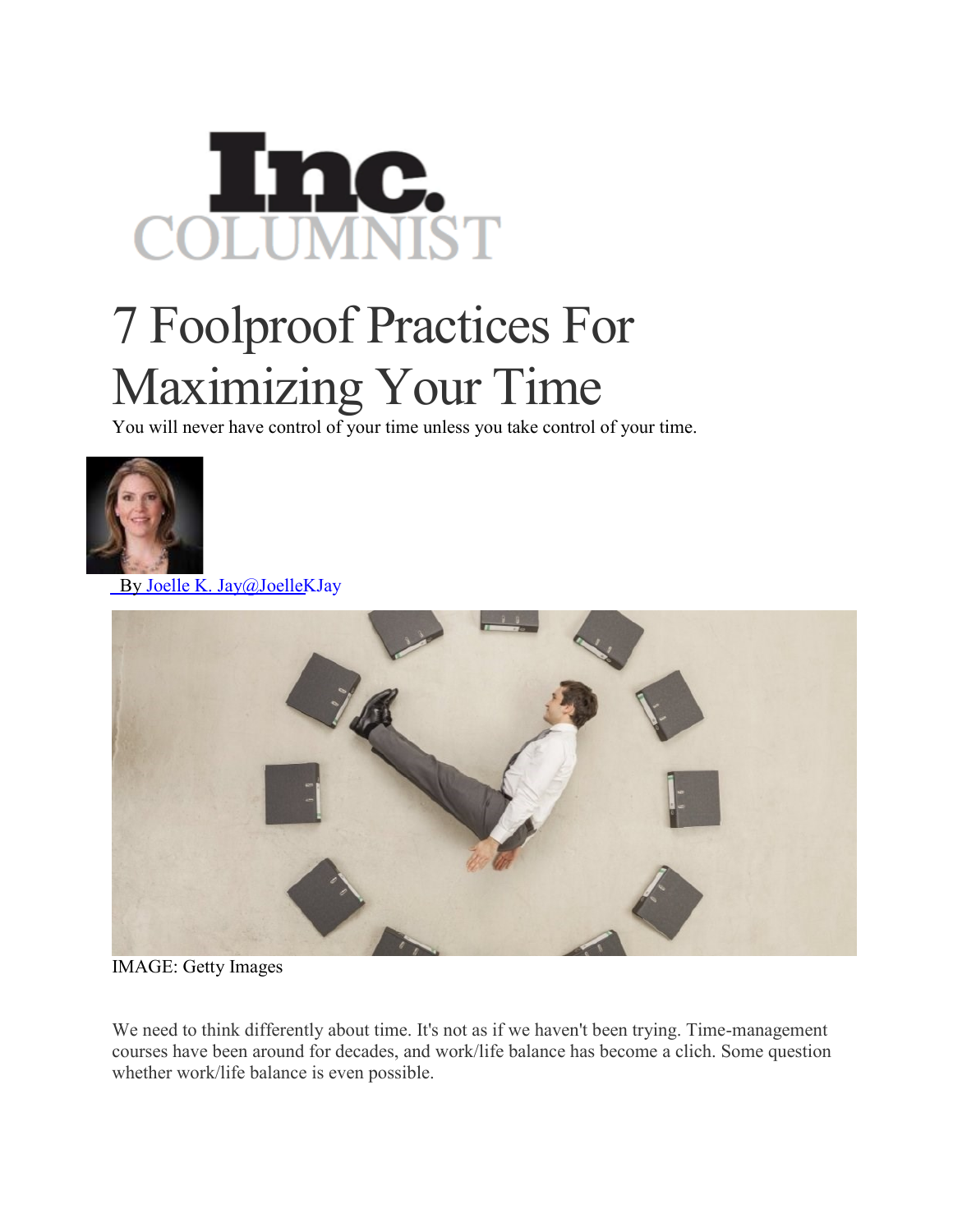Others argue we shouldn't be talking about balance at all, but time or life choices. Many people feel they don't even have a choice about their time in a fast-paced, high-pressure world, which makes the whole about which vocabulary to use entirely moot.

The fact is, you will never have control of your time unless you take control of your time. That means stopping long enough to get a handle on what's happening, reflecting on whether it's working, and learning new ways to maximize the time you've got.

Here are a few shortcut strategies for maximizing your time that I teach my executives and entrepreneurs--they're simple and you can do them in your head or on a piece of paper:

**Modeling**. Modeling your time means figuring out what the ideal schedule would look like. You sit down with a pencil and a sheet of paper and sketch the way you'd like the next stretch of time to look. In just a few minutes you can design your ideal week, or even day, month or year. It will take time to turn the model into reality, but now you know what's possible.

**Define your time.** This means figuring out what "types" of days you need, just as you have different kinds of clothing (professional acquaintances, neighbors, college buddies), you can also have different kinds of days.

For example, types of days can be: meeting days (when you are available to meet with others), work days (you keep to yourself to do your own work), flex days (a flexible day to provide a cushion for spillover activities), admin days (catching up on paperwork), or days off (for rest and renewal). You can also go by half days or even two-hour blocks if a full day is too long.

Defining your time allows you to get into one mind-set for a particular type of activity and stay there, so you can find your rhythm.

**Make appointments with yourself.** It's a strategy so simple I'm always amazed more people don't use it more often--set a meeting with a specific purpose and be there to get the job done. Some tasks might include: e-mail catch up, coaching appointment, read up on industry news, review financials, or strategic planning. For example, you might set aside the first Monday of every month to review financials.

**Breaking time rules**. You can escape the rules of time, like that you must work 8-10 hours per day or that you must be available by phone and e-mail at all times. You might start defining the length of your workday by the result you achieve instead of the hours you've worked. Time rules don't necessarily mean working less, but they do mean working with more freedom and choice.

**Making time rules**. For efficiency and quality of life, you can apply your own rules to how you'll use your time. Here are a few examples from other leaders and entrepreneurs I have worked with:

- Never open e-mail before planning the day.
- Never schedule a meeting before 9 or after 4.
- Turn off my computer after 7pm.
- Spend no more than one evening away from home per week for a work event.